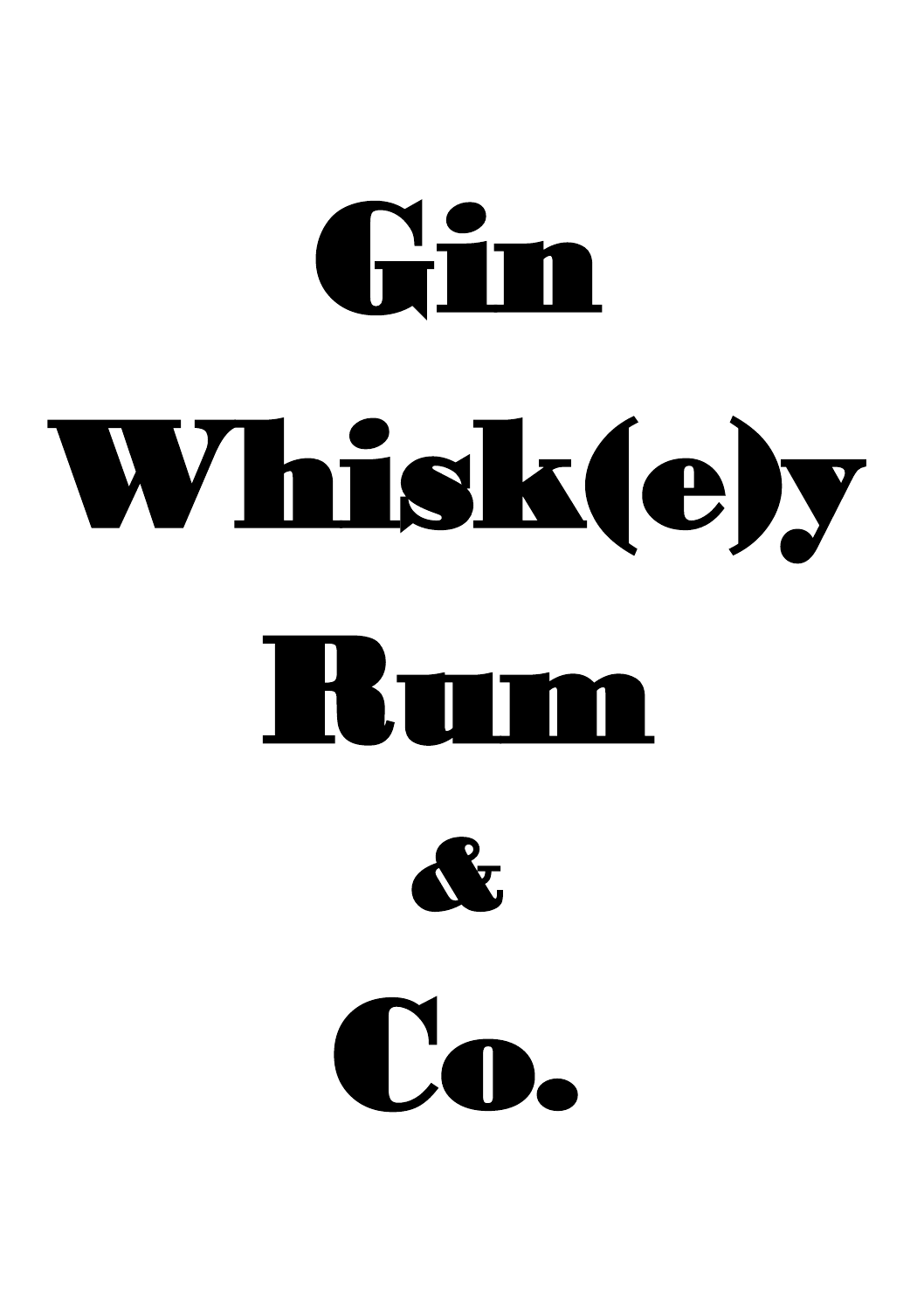### It's Gin O'clock I

| Tages Gin und Tonic             | 5.50                         | England                          | 4 cl |      |
|---------------------------------|------------------------------|----------------------------------|------|------|
|                                 |                              | Beefeater                        |      | 5.50 |
| Auswahl mit                     |                              | <b>Bombay Sapphire</b>           |      | 8,50 |
|                                 | Gurke, Zitrone, Orange, Ros- | <b>Bombay Bramble</b>            |      | 5,50 |
| marin, rosa Pfeffer, gemahlener |                              | <b>Bombay Dry Gin</b>            |      | 5,50 |
| Kardamon, Saisonale Früchte     |                              | Boodles (Maulbeere)              |      | 8,50 |
|                                 |                              | <b>Brockmans</b>                 |      | 8,50 |
| Tonics                          |                              | Bulldog                          |      | 6,50 |
| Schweppes                       | kein Aufpreis                | Cambridge Distillery             |      | 8,50 |
| <b>Fever</b> Tree               | 2,00                         | Chase (Very Dry)                 |      | 6,50 |
| Thomas Henry                    | 2,00                         | Chase (Pink Grapefruit & Pomelo) |      | 6,50 |
|                                 |                              | Cotswolds Dry                    |      | 8.50 |
|                                 |                              |                                  |      |      |

Cucumber Gin 8,50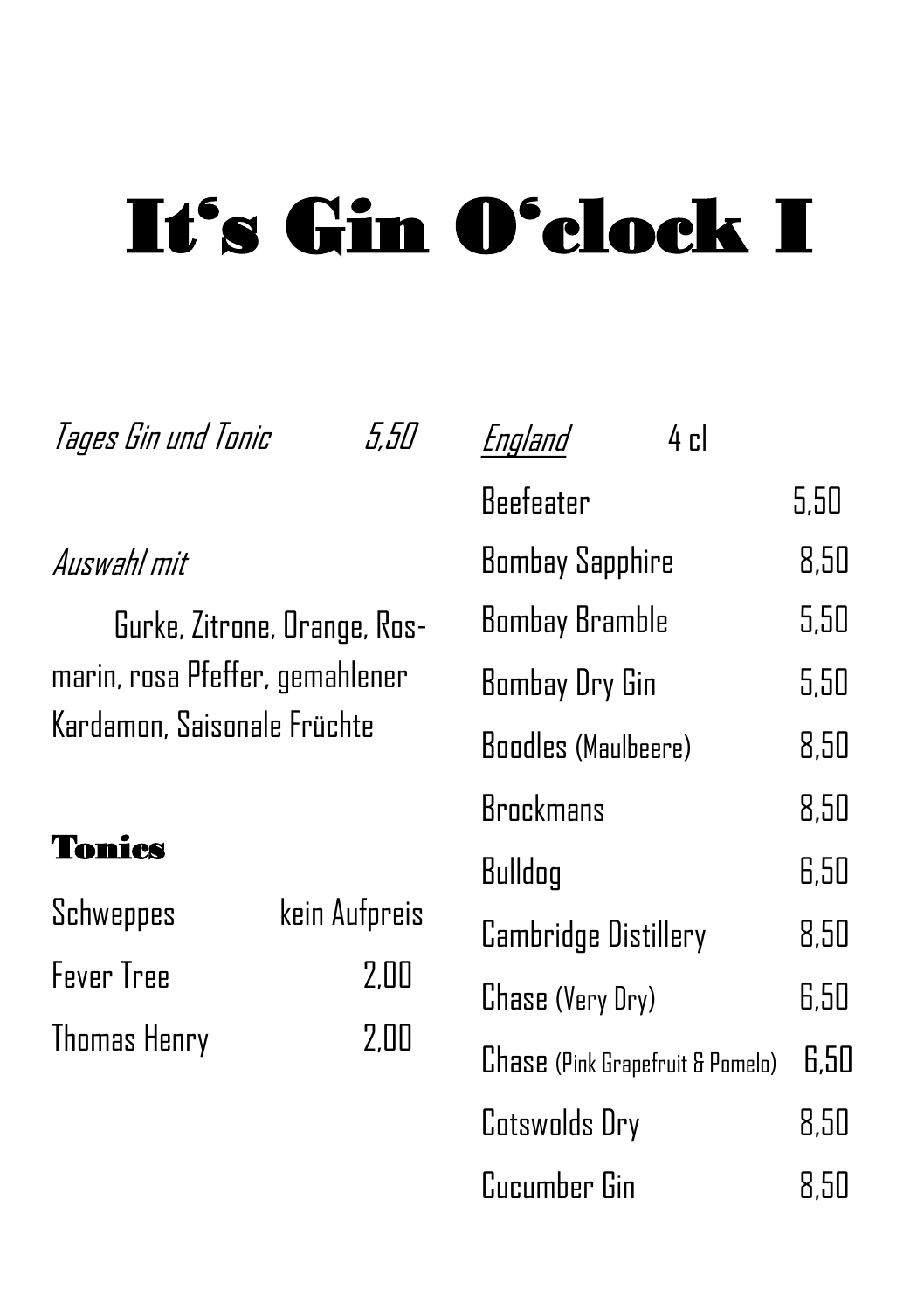# It's Gin O'clock II

| England                                | 4 cl |      | Tanqueray                                                            | 5,50 |
|----------------------------------------|------|------|----------------------------------------------------------------------|------|
| <b>Fifty Pounds</b>                    |      | 8,50 | Tanqueray flor de Sevilla                                            | 6,50 |
| Fisher's                               |      | 8,50 | Tanqueray Rangpur                                                    | 8,50 |
| <b>Hendricks</b>                       |      | 8,50 | Tarquin's (Dry; Blaubeere; Seadog)                                   |      |
| Holy Island Gin                        |      | 8,50 |                                                                      | 7.50 |
| Gordon's (London Dry; Pink)            |      | 5,50 | The Kempton (Parma Violet)                                           | 6,50 |
| Greenall's                             |      | 5,50 | The New Castle Distillery Co. (London                                |      |
| Gunroom (in Whiskyfass gereift)        |      | 6,50 | Dry Gin; Pink; Rhababar & Ingwer)                                    |      |
| MOM God Save the Gin (Beere)           |      | 8,50 |                                                                      | 8,50 |
| Opihr                                  |      | 8,50 | The Wrecking Coast (clotted cream)                                   |      |
| Plymouth                               |      | 5,50 |                                                                      | 8,50 |
| Riverside (Salted Caramel Gin Liqueur) |      | 8,50 | Warner Edwards (Elderflower; Botani-<br>8,50<br>cal Garden; Dry Gin) |      |
| Rokerby's Half Grown                   |      | 8,50 | Wheadon's (Guernsay—Pink Grapefruit)                                 | 8,50 |
| Spirit of Cambrdige                    |      | 8,50 | Whitley Neill                                                        | 6,50 |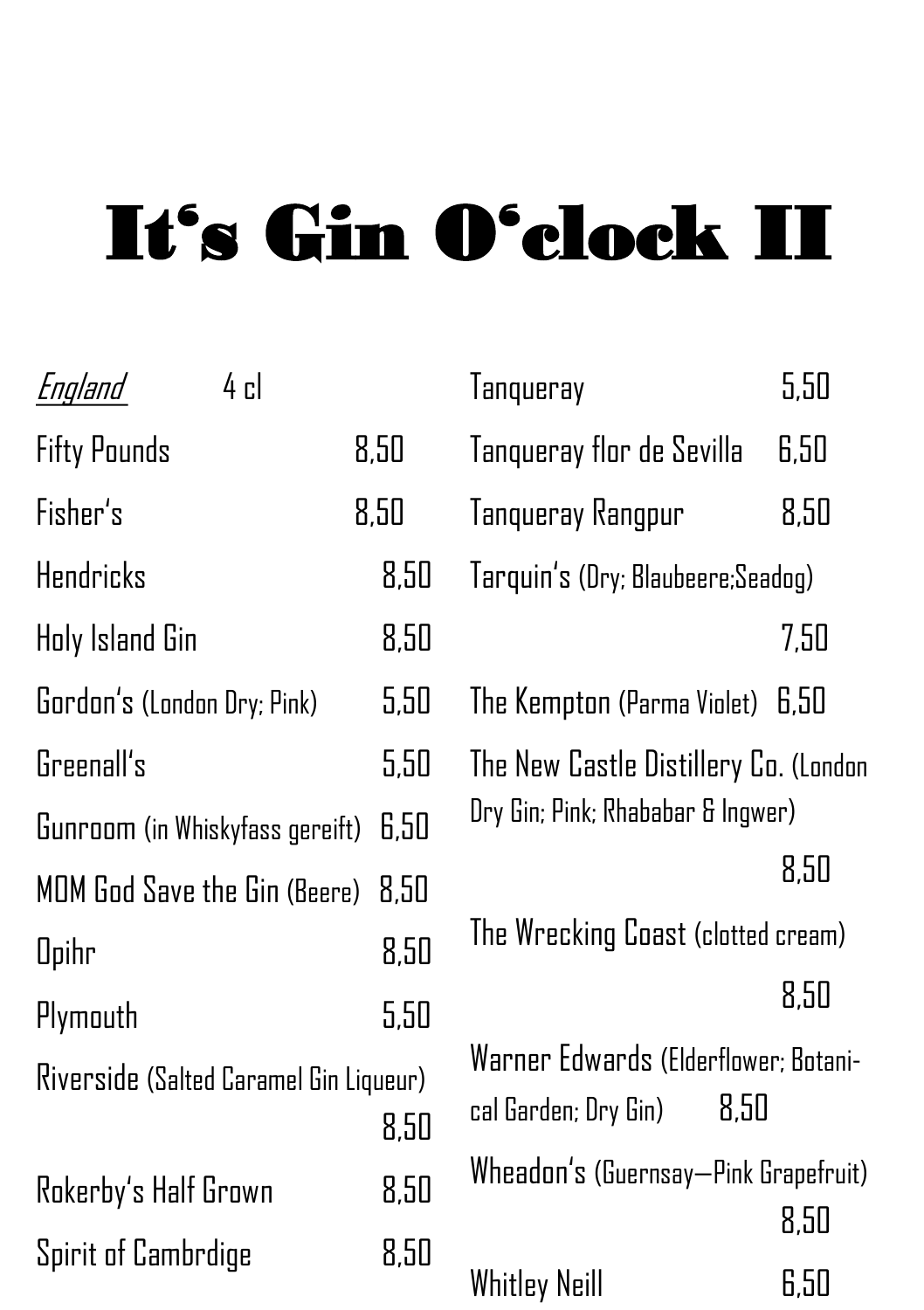# It's Gin O'clock III

| <b>Schottland</b>                 | $4$ cl |      | Deutschland                      | $4$ cl |      |
|-----------------------------------|--------|------|----------------------------------|--------|------|
| Blackwoods (Dry)                  |        | 8,50 | dünenGin                         |        | 5,50 |
| Edinburgh Gin (Seaside; Raspberry |        |      | Deichgraf (Sanddorn)             |        | 5,50 |
| Liqueur; Botanicals)              |        | 6,50 | Monkey 47                        |        | 7,50 |
| Garden Shed                       |        | 8,50 |                                  |        |      |
| Makar Cask Aged Gin               |        | 8,50 | Schweiz                          | $4$ cl |      |
| <b>St Abbs Lifeboat</b>           |        | 8,50 | <b>Gin 27</b>                    |        | 8,50 |
|                                   |        |      | Studer's Swiss Highland Dry 8,50 |        |      |
| <b>Irland</b>                     | $4$ cl |      |                                  |        |      |
| Beara Ocean Gin                   |        | 8,50 |                                  |        |      |
| Drumshanbo (Oriental Botanicals   |        |      |                                  |        |      |
| with Gunpowder Tea)               |        | 8,50 |                                  |        |      |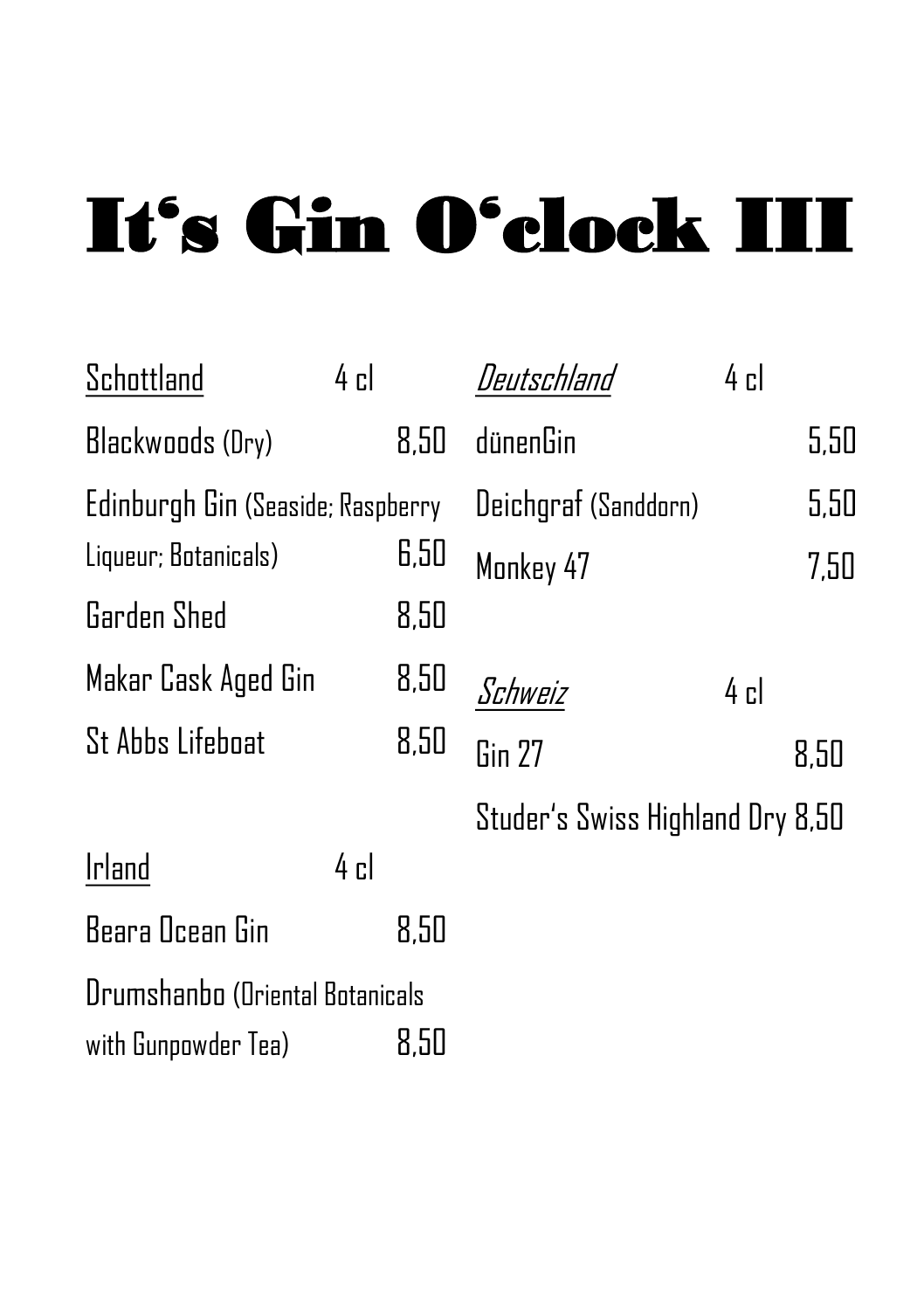### It's Gin O'clock IV

| Finnland                          | $4$ cl |         | Dänemark                             | 4 cl   |      |
|-----------------------------------|--------|---------|--------------------------------------|--------|------|
| <b>Tenu Gin</b>                   |        | 8,50    | Ginscape (Summer Orchard Botanicals; |        |      |
| Koskue (Roggen)                   |        | 8,50    | London Dry; Sea Buckthorn Berries)   |        |      |
|                                   |        |         |                                      |        | 6,50 |
| Norwegen                          | $4$ cl |         | Møllerup (Organic Hemp)              |        | 8,50 |
| Harahorn (Pink)                   |        | 6,50    | Østersøns Brænderi (Premium Dry)     |        |      |
|                                   |        |         |                                      |        | 7,50 |
| Skagerrak                         |        | 8,50    | Stone Grange                         |        | 7,50 |
|                                   |        |         | Tranquebar Christmas Spiced          |        |      |
| Schweden                          | $4$ cl |         |                                      |        | 8,50 |
| Nordic Spirits Lab                |        | 6,50    | Island                               | $4$ cl |      |
| Plateau Tranquillité              |        | 8,50    | Icelandic Eagle                      |        | 8,50 |
| Plateau London Dry                |        | 8,50    |                                      |        |      |
| Spirit of Hven Backafallsbyn 9,50 |        | Litauen | 4 cl                                 |        |      |
|                                   |        |         | Thorn Gin                            |        | 8.50 |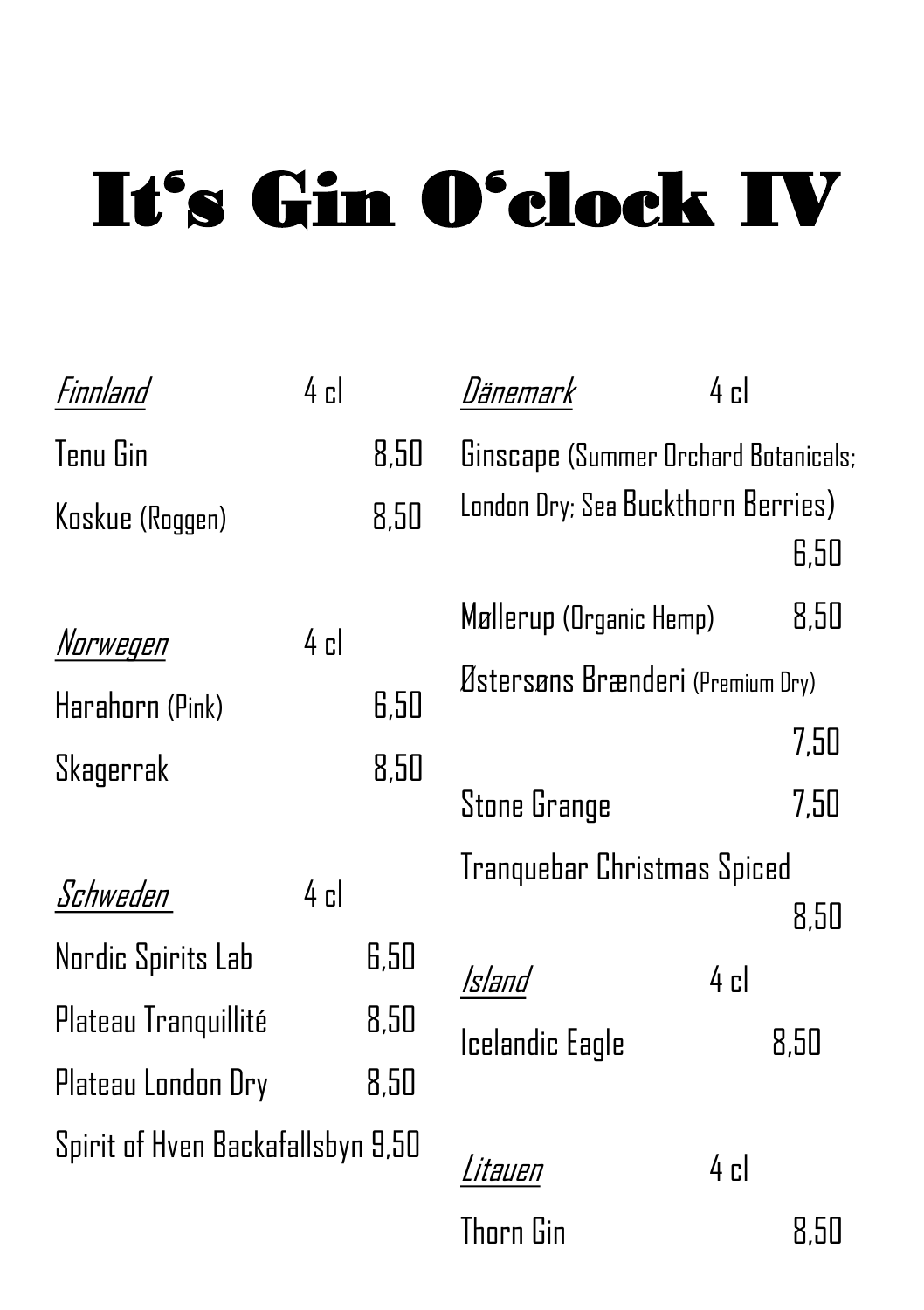# It's Gin O'clock V

| Frankreich                              | $4$ cl |      | Niederlande                       | $4$ cl |      |
|-----------------------------------------|--------|------|-----------------------------------|--------|------|
| Canaïma                                 |        | 8,50 | Barco de Cargas (London Dry Gin)  |        |      |
| Citadelle (Dry; Old Tom)                |        | 8,50 |                                   |        | 8,50 |
| D'argent (Rose; Bleu (Gentleman's Gin)) |        |      | Barco de Cargas (Pink)            |        | 6,50 |
|                                         |        | 5,50 | Rutte (Sellerie)                  |        | 8,50 |
| Nouaison                                |        | 8,50 | Rutte (Old Simon—Haselnuss & Wal- |        |      |
|                                         |        |      | nüsse)                            |        | 6,50 |
| <u>Spanien</u>                          | $4$ cl |      |                                   |        |      |
| Larios 12                               |        | 5,50 | <u>Belgien</u>                    | $4$ cl |      |
| Gin Mare                                |        | 8,50 | <b>Buss N. 509</b>                |        | 8,50 |
| Le Tribute                              |        | 8,50 |                                   |        |      |
|                                         |        |      |                                   |        |      |
| ltalien                                 | 4 cl   |      |                                   |        |      |
| Bottega                                 |        | 8,50 |                                   |        |      |
| Malfy                                   |        | 5,50 |                                   |        |      |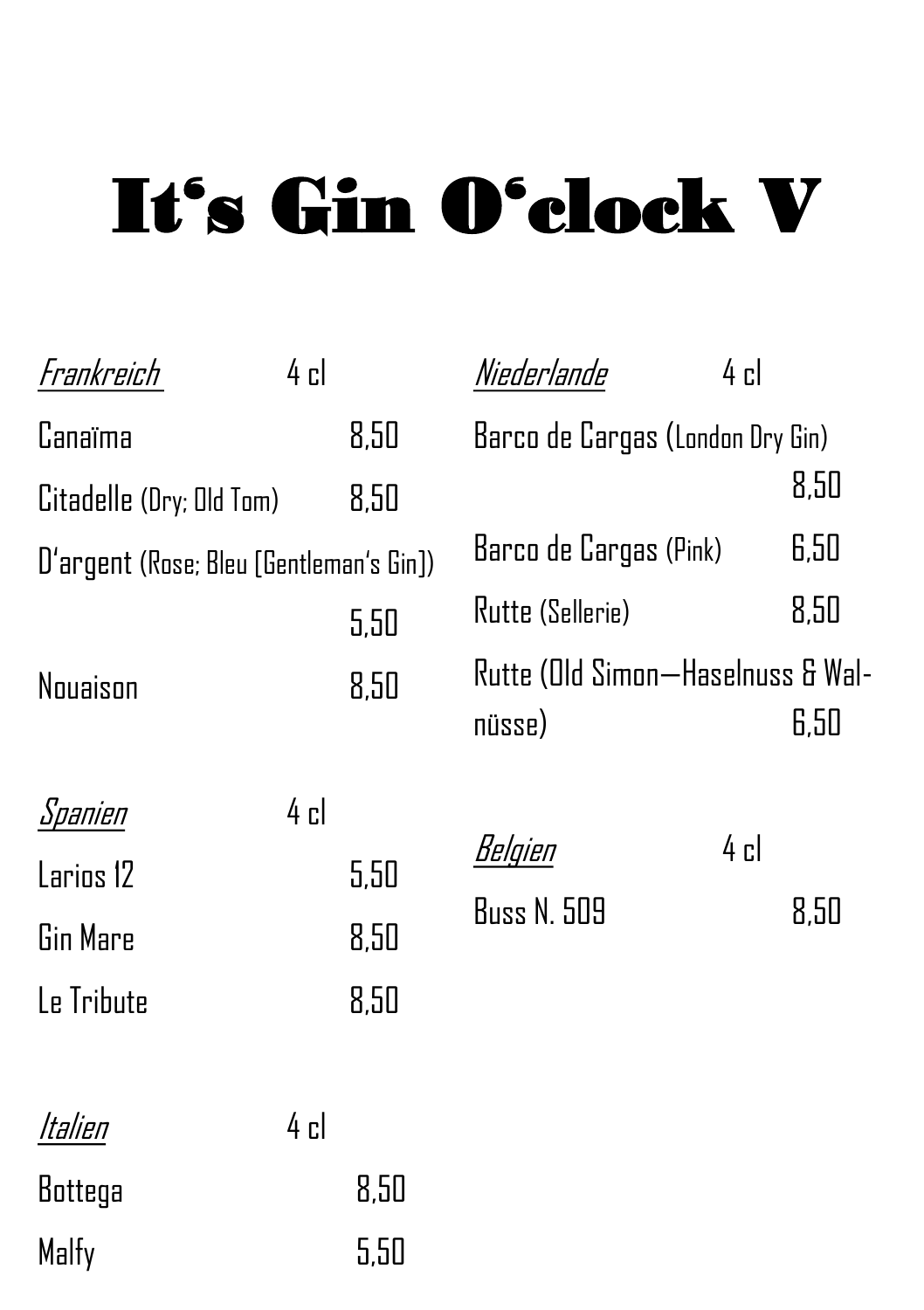### It's Gin O'clock VI

| <u>Japan</u>                    | $4$ cl |      | Kolumbien          | $4$ cl |      |
|---------------------------------|--------|------|--------------------|--------|------|
| Kyoto Dry Gin                   |        | 9,50 | Colombian Aged Gin |        | 8,50 |
| Roku                            |        | 8,50 |                    |        |      |
|                                 |        |      | Peru               | $4$ cl |      |
| <u>USA</u>                      | $4$ cl |      | Gin'ca             |        | 8,50 |
| Aviation                        |        | 6,50 |                    |        |      |
| Bluecoat                        |        | 7,50 | Mauritius          | 4 cl   |      |
|                                 |        |      | Emperor            |        | 8,50 |
| Kanada                          | 4 cl   |      |                    |        |      |
| Ungava (Rare Botanicals)        |        | 7,50 |                    |        |      |
|                                 |        |      |                    |        |      |
| Südafrika                       | $4$ cl |      |                    |        |      |
| Cape Fynbos                     |        | 8,50 |                    |        |      |
| Cruxland (mit Kalahari Trüffel) |        | 8,50 |                    |        |      |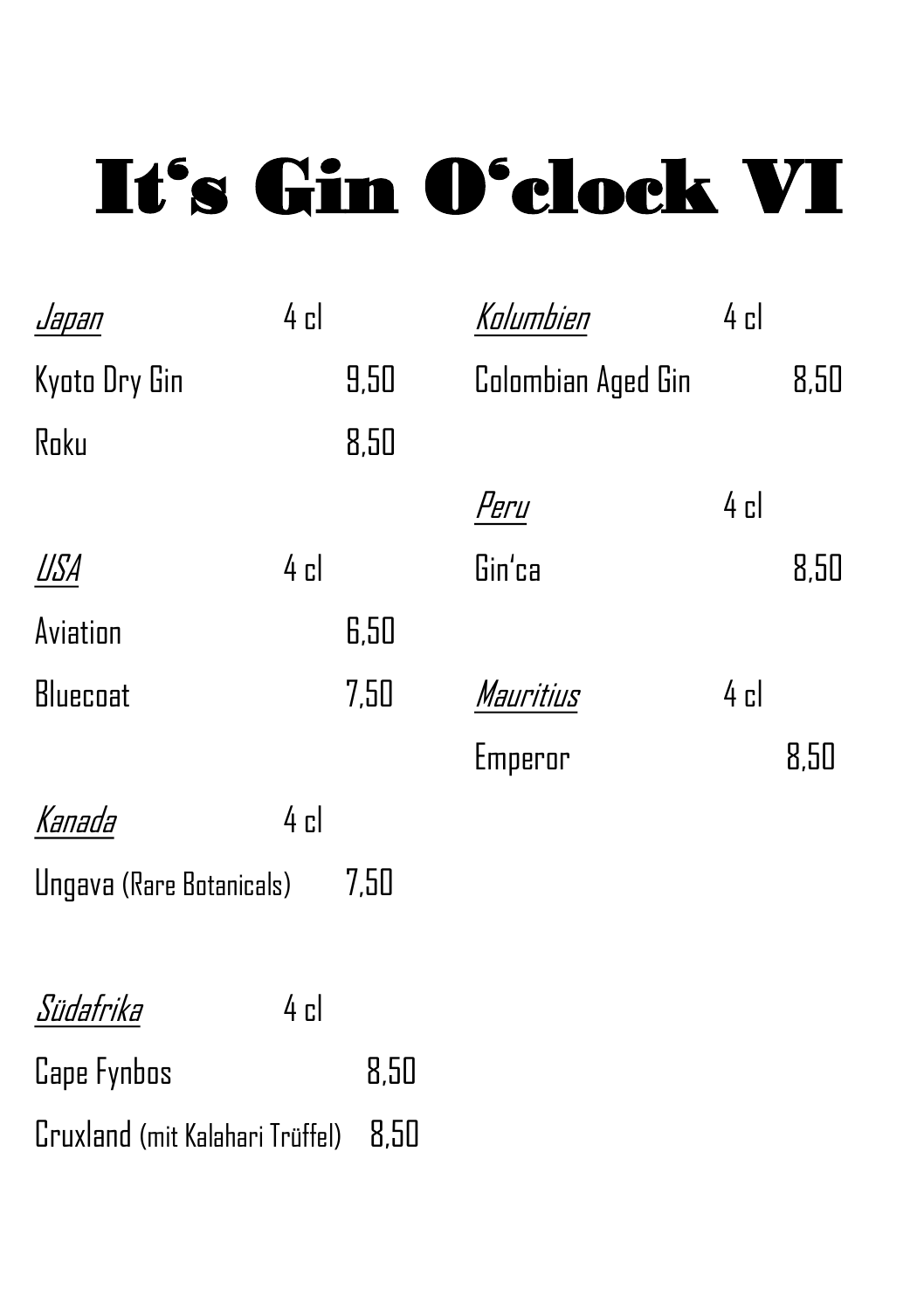### Whisk(e)y

| Whiskey und Cola                                                |        | 5,50 | Schottland                                 | $4$ cl |
|-----------------------------------------------------------------|--------|------|--------------------------------------------|--------|
|                                                                 |        |      | Single Malt                                |        |
| Softgetränk nach Wahl <i>Aufpreis</i>                           |        |      | Aberfeldy (12 Jahre)                       | 8,50   |
|                                                                 |        | 1,50 | Aberlour (Spanish Oloroso Sherry<br>Butts) | 8,50   |
| <u>Deutschland</u>                                              | $4$ cl |      | Ardbeg (10 Jahre)                          | 8,50   |
| Single Malt                                                     |        |      | Bunnahabhain (Cruach-Mhòna; Eirigh         |        |
| Berentzen Apple Bourbon                                         |        | 5,50 | Na Greine; An Cladach)                     | 8,50   |
| Aureum (5 Jahre)                                                |        | 6,50 | Chivas Regal (12 Jahre)                    | 5,50   |
| Slyrs                                                           |        | 8,50 | Dalwhinnie (Winter's Gold)                 | 8,50   |
|                                                                 |        |      | Glengoyne (12 Jahre)                       | 6,50   |
| Irland                                                          | 4 cl   |      | Glenmorangie (10 Jahre)                    | 6,50   |
| Connemara Single Malt                                           |        | 8,50 | Glen Grant                                 | 4,50   |
| Paddy                                                           |        | 4,50 |                                            |        |
| Jameson                                                         |        | 4,50 |                                            |        |
| Jameson Caskmates (Craft Beer<br>6,50<br>Barrels/Stout Edition) |        |      |                                            |        |
| Bushmills                                                       |        | 4,50 |                                            |        |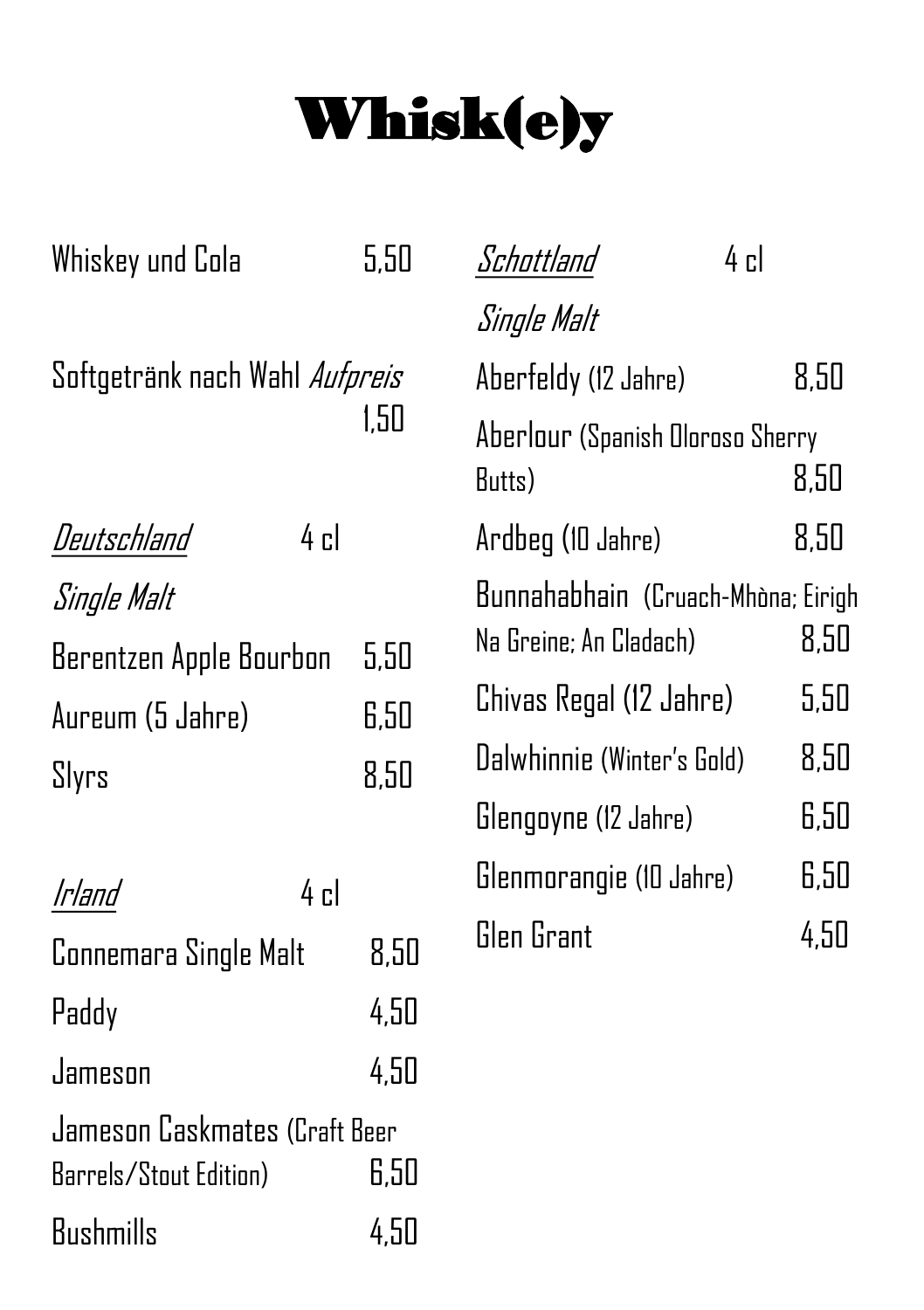### Whisk(e)y

| <b>Schottland</b>                        | $4$ cl | Blended                           |       |
|------------------------------------------|--------|-----------------------------------|-------|
| Single Malt                              |        | Glen Alpin                        | 6,50  |
| Glen Moray                               | 5,50   | Glen Elk Black Label              | 4,50  |
| Lirangestone (double maturation) 5,50    |        | Monkey Shoulder                   | 6,50  |
| Highland Park (12 Jahre)                 | 8,50   | Lauder's (Olorosco Cask)          | 5,50  |
| Lagavulin (16 Jahre)                     | 12,50  | Teacher's Highland Cream          | 5,50  |
| Laphroaig (10 Jahre)                     | 8,50   | The Famous Grouse                 | 4,50  |
| McClelland's                             |        | Royal Salute (21 Jahre)           | 18,50 |
| Highland                                 | 6,50   |                                   |       |
| Lowland                                  | 5,50   | 4 cl<br>USA                       |       |
| Talisker Skye                            | 8,50   | Whiskey                           |       |
| Tamnavulin                               | 6,50   | Jack Daniel's Select              | 6,50  |
| The Ardmore                              | 6,50   | Blends                            |       |
| The Balvenie (Triple Cask 12 Jahre) 8,50 |        | Jack Daniel's Tennessee Fire 4,50 |       |
| The Macallan (10 Jahre)                  | 14,50  |                                   |       |
| The Singleton (12 Jahre)                 | 5,50   |                                   |       |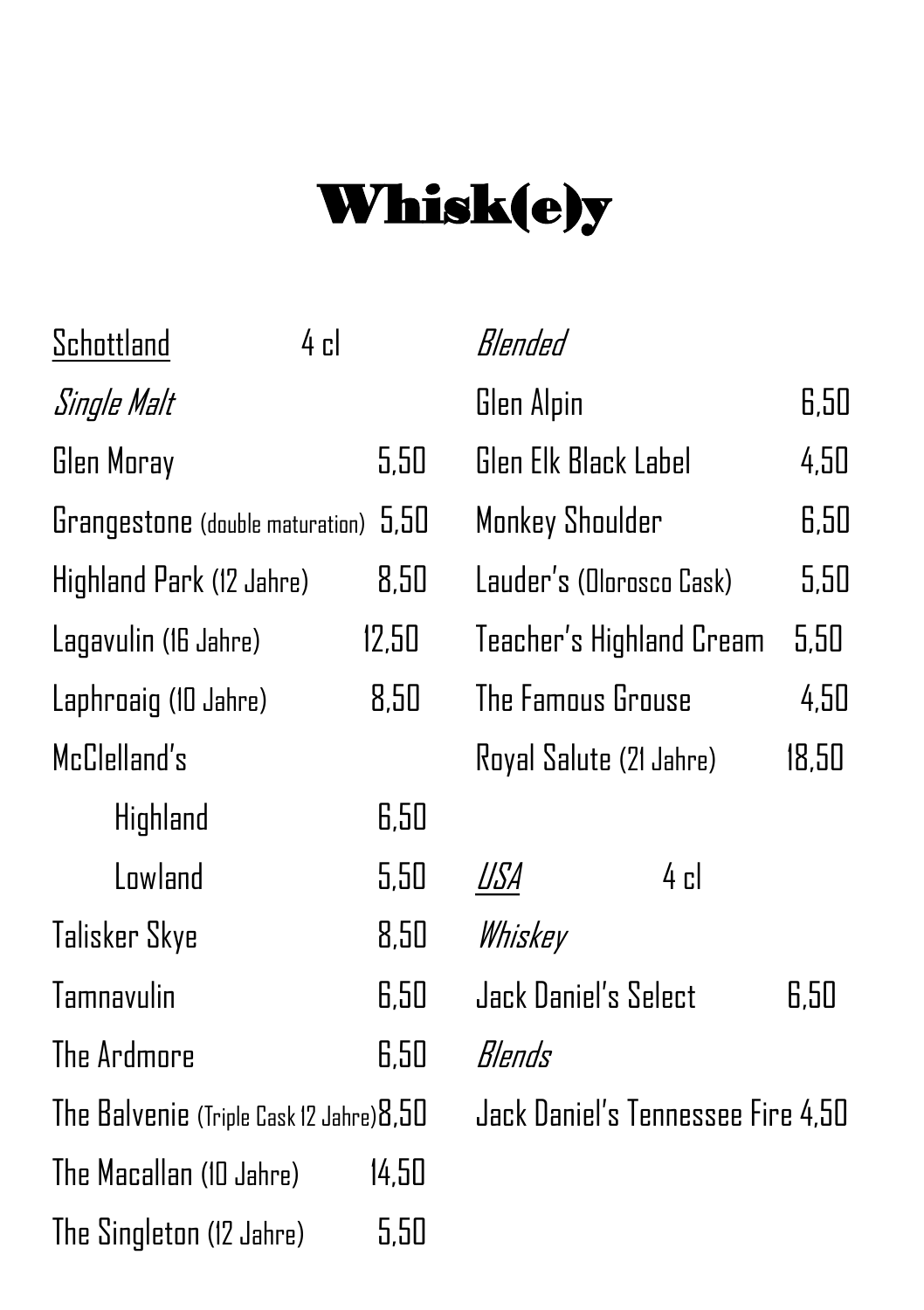#### Whisk(e)y & Bourbon

| USA                                                                                      | $4$ cl                                | England                                                    | 4 cl   |       |
|------------------------------------------------------------------------------------------|---------------------------------------|------------------------------------------------------------|--------|-------|
| Johnnie Walker                                                                           |                                       | Cotswolds Single Malt                                      |        | 9,50  |
| <b>Red Label</b><br><b>Black Label</b><br>Green Label<br>Gold Label<br><b>Blue Label</b> | 4,50<br>6,50<br>8,50<br>8,50<br>23.50 | Schweden<br>Mackmyra Gruvuld (Single Malt)8,50<br>Mackmyra | 4 cl   | 8,50  |
| Bourbon Whiskey                                                                          |                                       | Schweiz                                                    | $4$ cl |       |
| Jim Beam (Straight)                                                                      | 4,50                                  | Appenzeller Säntis Malt                                    |        | 12,50 |
| Jim Beam (Single Barrel)                                                                 | 8,50                                  |                                                            |        |       |
| Jim Beam (Double Oak Twice Barreled)                                                     |                                       | South Africa                                               | $4$ cl |       |
|                                                                                          | 7,50                                  | Bain's Cape Mountain                                       |        | 4.50  |
| Woodford Reserve                                                                         | 7,50                                  |                                                            |        |       |
| Bourbon                                                                                  |                                       | Japan                                                      | 4 cl   |       |
| Jim Beam Black Extra-Aged 7,50                                                           |                                       | Nikka                                                      |        | 12.50 |
|                                                                                          |                                       | Hibiki                                                     |        | 18,50 |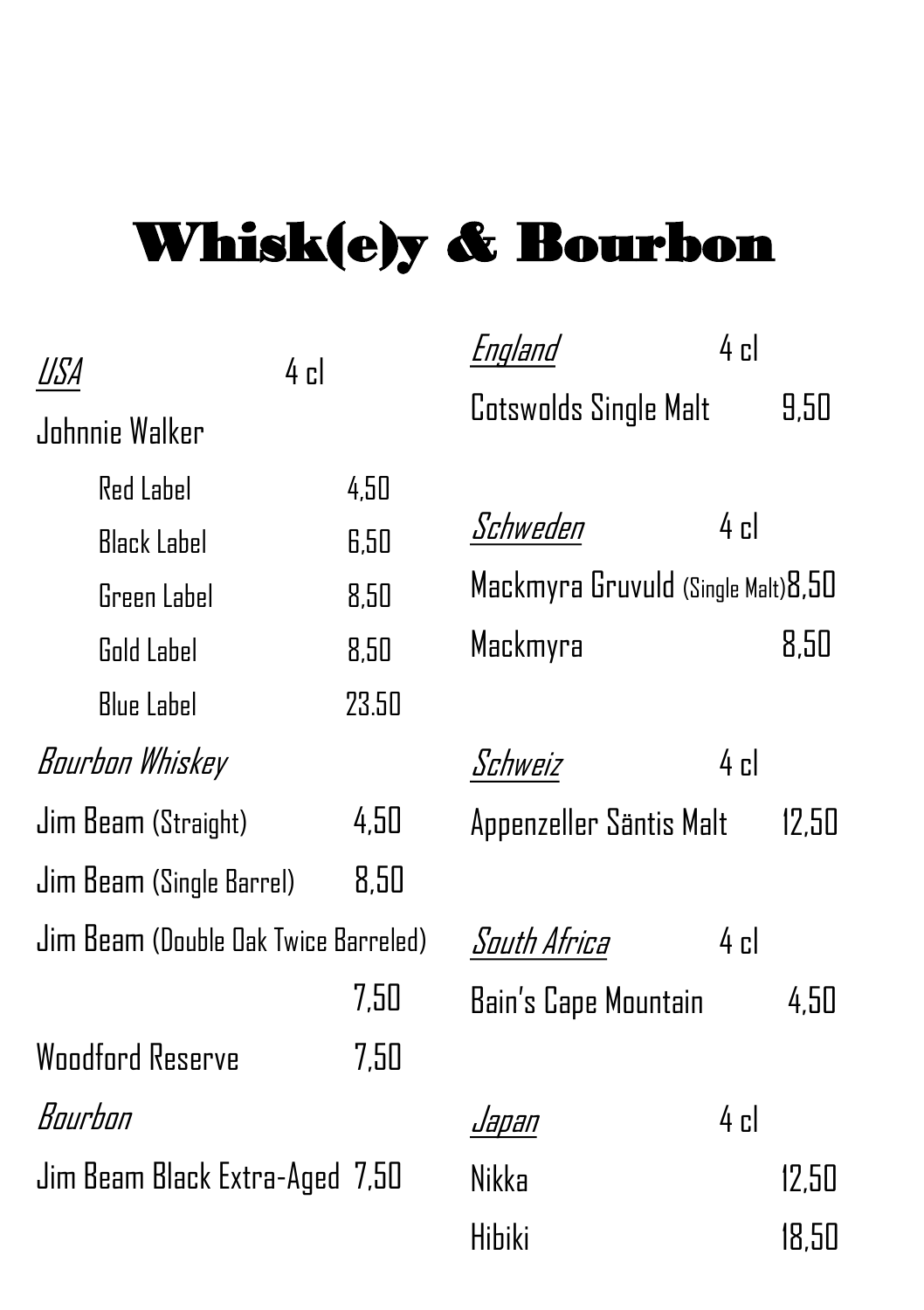# Rum

| Tages Rum Mix                         |        | 5,50 | Jamaika                        | $4$ cl                         |       |
|---------------------------------------|--------|------|--------------------------------|--------------------------------|-------|
| Softgetränk nach Wahl <i>Aufpreis</i> |        |      | Mezan XO                       |                                | 8,50  |
| Trinidad und Tobago                   | 4 cl   | 1,50 | Captain Morgan                 |                                |       |
|                                       |        |      |                                | Jamaica Rum                    | 5,50  |
| House of Angostura                    |        | 8,50 |                                | Dark Rum                       | 5,50  |
| The Kraken                            |        | 4,50 |                                |                                |       |
|                                       |        |      | <u>Dominikanische Republik</u> |                                | 4 cl  |
| Venezuela                             | $4$ cl |      | Barceló Imperial               |                                | 6,50  |
| Botucal                               |        | 6,50 |                                | Motörhead (Premium Dark)       | 6,50  |
| Pampero Seleccion                     |        | 8,50 | Ron Esclavo XO Cask            |                                | 8,50  |
| Pampero Especial                      |        | 8,50 |                                |                                |       |
|                                       |        |      | Panama                         | $4$ cl                         |       |
| Guatemala & Belize                    | 4 cl   |      |                                | Rum Malecon (Reserva Imperial) |       |
| Plantation                            |        | 6,50 |                                |                                | 12,50 |
| Zacapa                                |        | 8,50 | SeRum Ancon (10 Jahre)         |                                | 8,50  |
|                                       |        |      | SeRum Elixir                   |                                | 8,50  |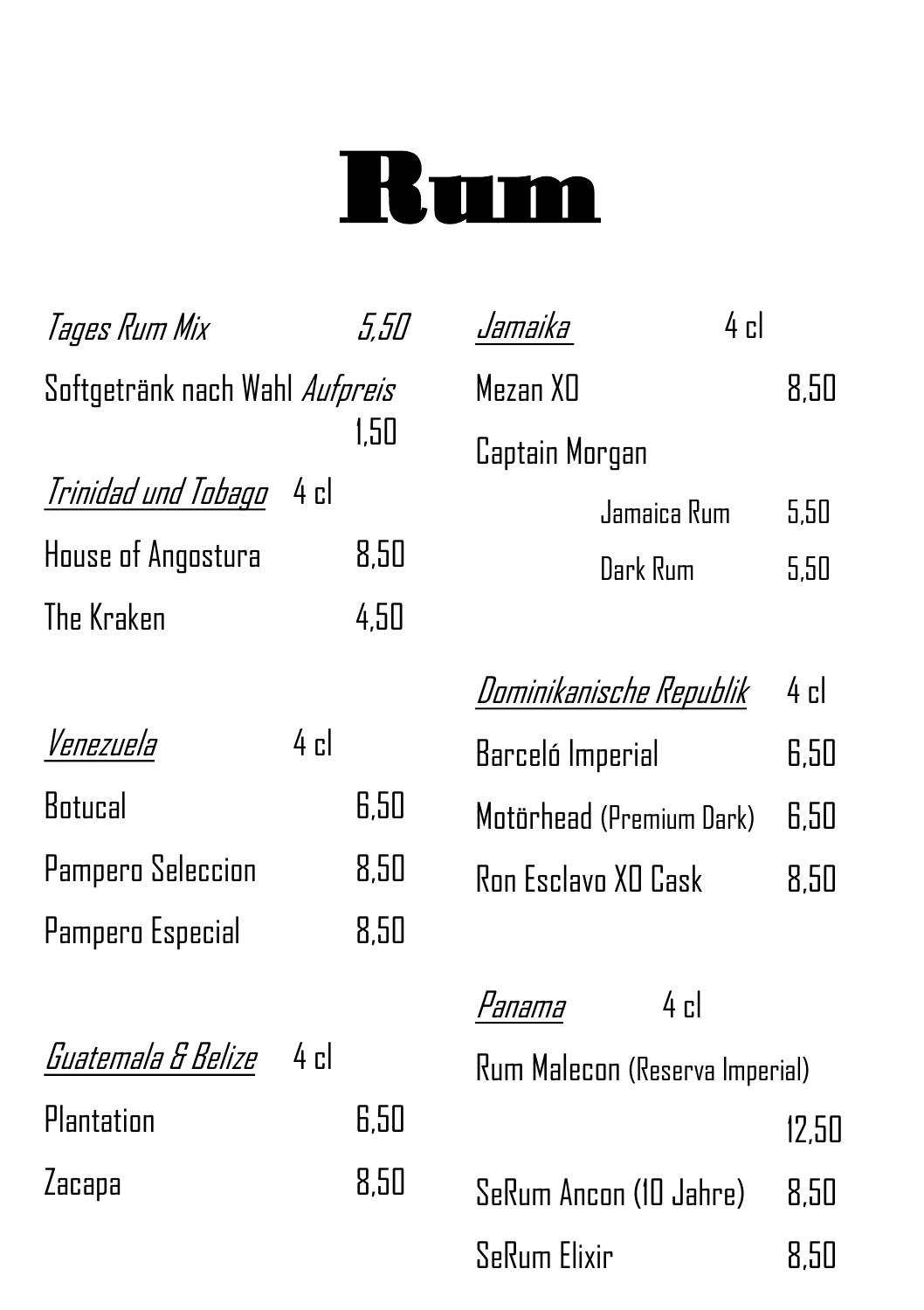

| Karibik                             | $4$ cl                   |       | Frankreich                        | $4$ cl |  |
|-------------------------------------|--------------------------|-------|-----------------------------------|--------|--|
| Papa's Pillar (Ernest Hemingway)    |                          |       | Clément VO                        | 5,50   |  |
|                                     |                          | 16,50 | Dillon(Blanc)                     | 5,50   |  |
| Pusser's Rum (Original; Gunpowder   |                          |       | Dillon XD (7 Jahre)               | 8,50   |  |
| Proof)                              |                          | 6,50  | Habitation Saint-Etienne (Blanc)  |        |  |
|                                     | Isfjord (Premium Arctic) |       |                                   | 6,50   |  |
|                                     |                          |       | <b>Isautier</b>                   | 5,50   |  |
| Kuba                                | $4$ cl                   |       | Maison la Mauny                   | 5,50   |  |
| Havana Club Verde (mit Tonic)       |                          |       | No. 1 Old Caribbean Dark Spiced   |        |  |
|                                     |                          | 5,50  |                                   | 3,50   |  |
| Havana Club (Selección de Maestros) |                          |       | Rhum des Antilles Françaises 4,50 |        |  |
|                                     |                          | 8,50  | Spytail (Black Ginger)            | 6,50   |  |
| Mount Gay                           |                          | 4,50  | St. Dominique (Rhum Blanc)        | 5,50   |  |
| Puerto Rico                         | $4$ cl                   |       | St. James                         | 5,50   |  |
| Bacardi (Superior Black Rum) 5,50   |                          |       |                                   |        |  |
| Bacardi (4 Jahre)                   |                          | 5,50  |                                   |        |  |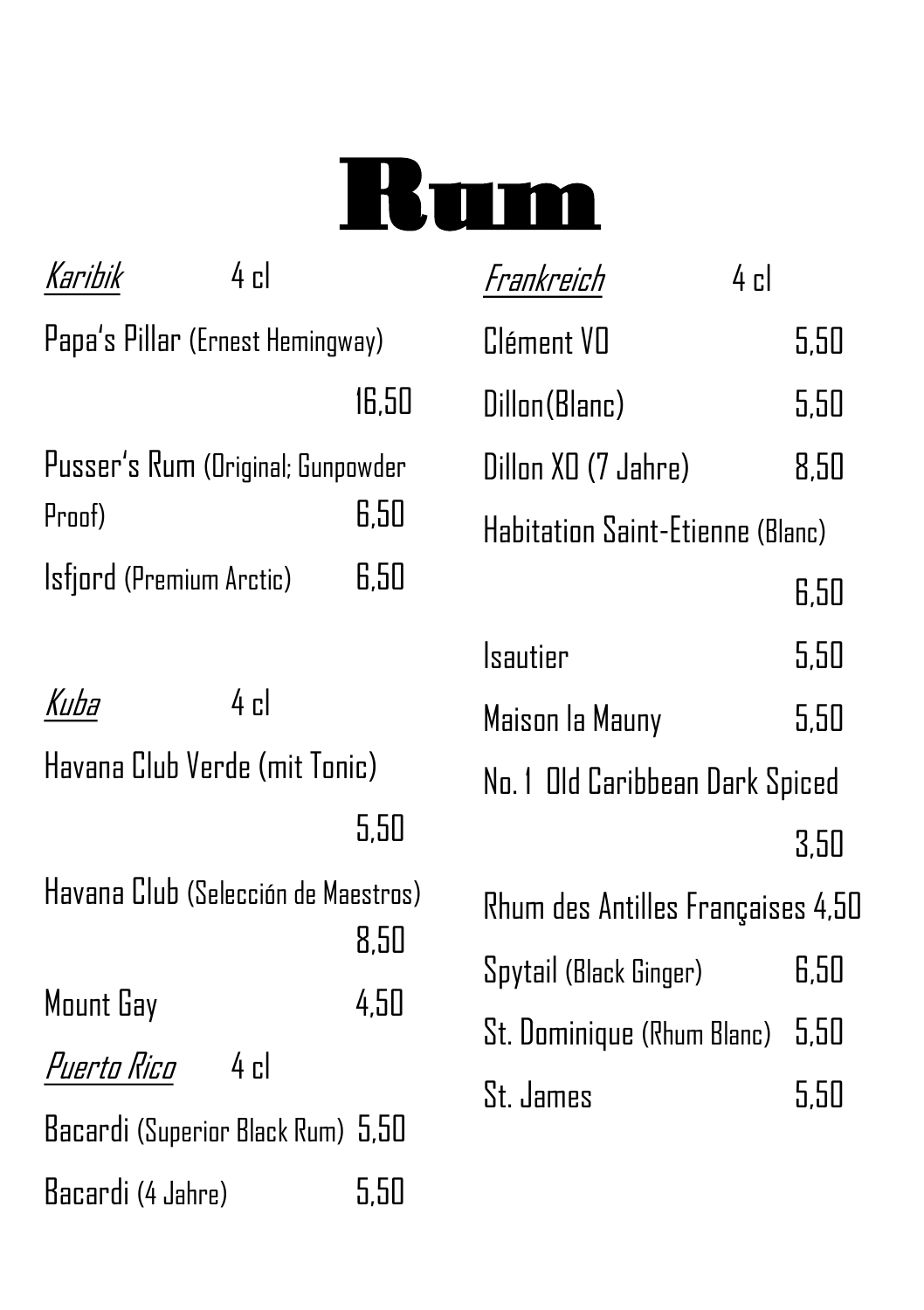

| Sechelles                       | $4$ cl |      | Dänemark                          | $4$ cl |      |
|---------------------------------|--------|------|-----------------------------------|--------|------|
| Takamaka                        |        | 4,50 | Crystal Pirate (White)            |        | 5,50 |
|                                 |        |      | Skotlander (White)                |        | 8,50 |
| Mauritius                       | $4$ cl |      | A.H. Riise X.O. Reserve           |        | 8,50 |
| The Arcane                      |        | 6,50 | A.H. Riise Gold Medal             |        | 8,50 |
|                                 |        |      | A.H. Riise Royal Danish Navy 8,50 |        |      |
| Mexiko                          | $4$ cl |      |                                   |        |      |
| El Ron Prohibido                |        | 6,50 | Deutschland                       | $4$ cl |      |
|                                 |        |      | amRum                             |        | 5,50 |
| <u>England</u>                  | $4$ cl |      | Kyle's Club (12 Jahre)            |        | 5,50 |
| HMS Victory Rum / Isle of Wight |        |      | Kyle's Club Handcrafted           |        | 4,50 |
|                                 |        | 6,50 | Rammstein                         |        | 6,50 |
|                                 |        |      |                                   |        |      |
| Calvados                        | $4$ cl |      | Sweden                            | 4 cl   |      |
| VSOP Couperné                   |        | 6,50 | Judas Priest                      |        | 6,50 |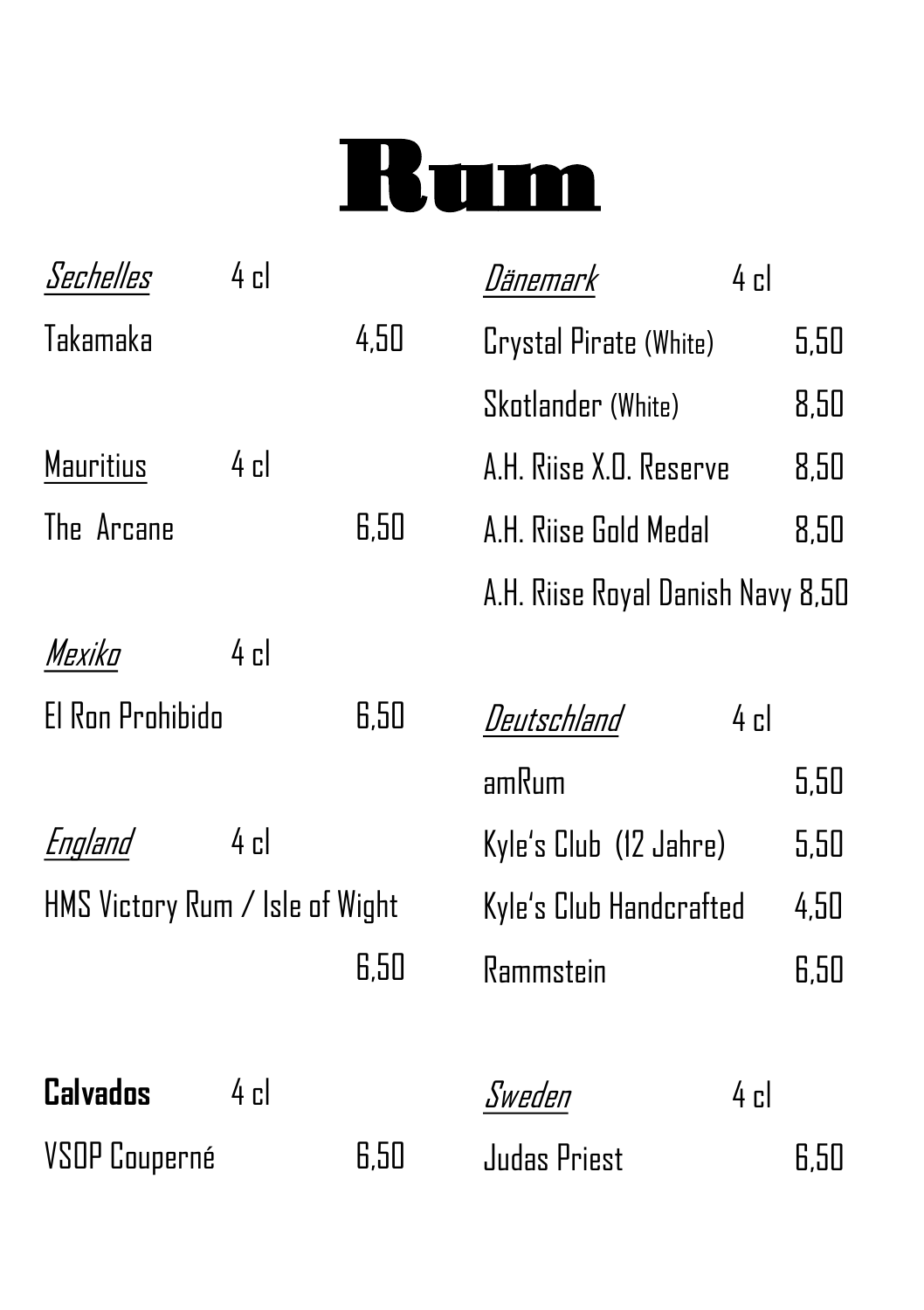### Oder doch was Anderes?

| Wodka                             | $4$ cl |      | Spirituosen                    | 4 cl   |      |
|-----------------------------------|--------|------|--------------------------------|--------|------|
| Dänemark                          |        |      | Frankreich                     |        |      |
| Råstoff (Pomegranate, Pure Liquo- |        |      | <b>Absinthe Verte</b>          |        | 6,50 |
| rice, Salty Caramel)              | 4,50   |      | Anisette Gras                  |        | 6,50 |
| Finland                           | $4$ cl |      | Henri Bardouin                 |        | 6,50 |
| Gustav Arctic Vodka               |        | 4.50 | Menthe-Pastille                |        | 6.50 |
| Schweden                          | $4$ cl |      | Cherry Rocher Génépi           |        | 6.50 |
| Lake Vättern Svensk               |        | 4.50 |                                |        |      |
|                                   |        |      | Deutschland                    |        |      |
| <b>Tequila</b>                    | $4$ cl |      | O'Donnell Harte Nuss Moonshine |        |      |
| Corralejo Añejo                   |        | 5,50 |                                |        | 5.50 |
| Corralejo Reposado                |        | 5.50 | Anden                          | $4$ cl |      |
|                                   |        |      | Cocalero auf Eis               |        | 5,50 |